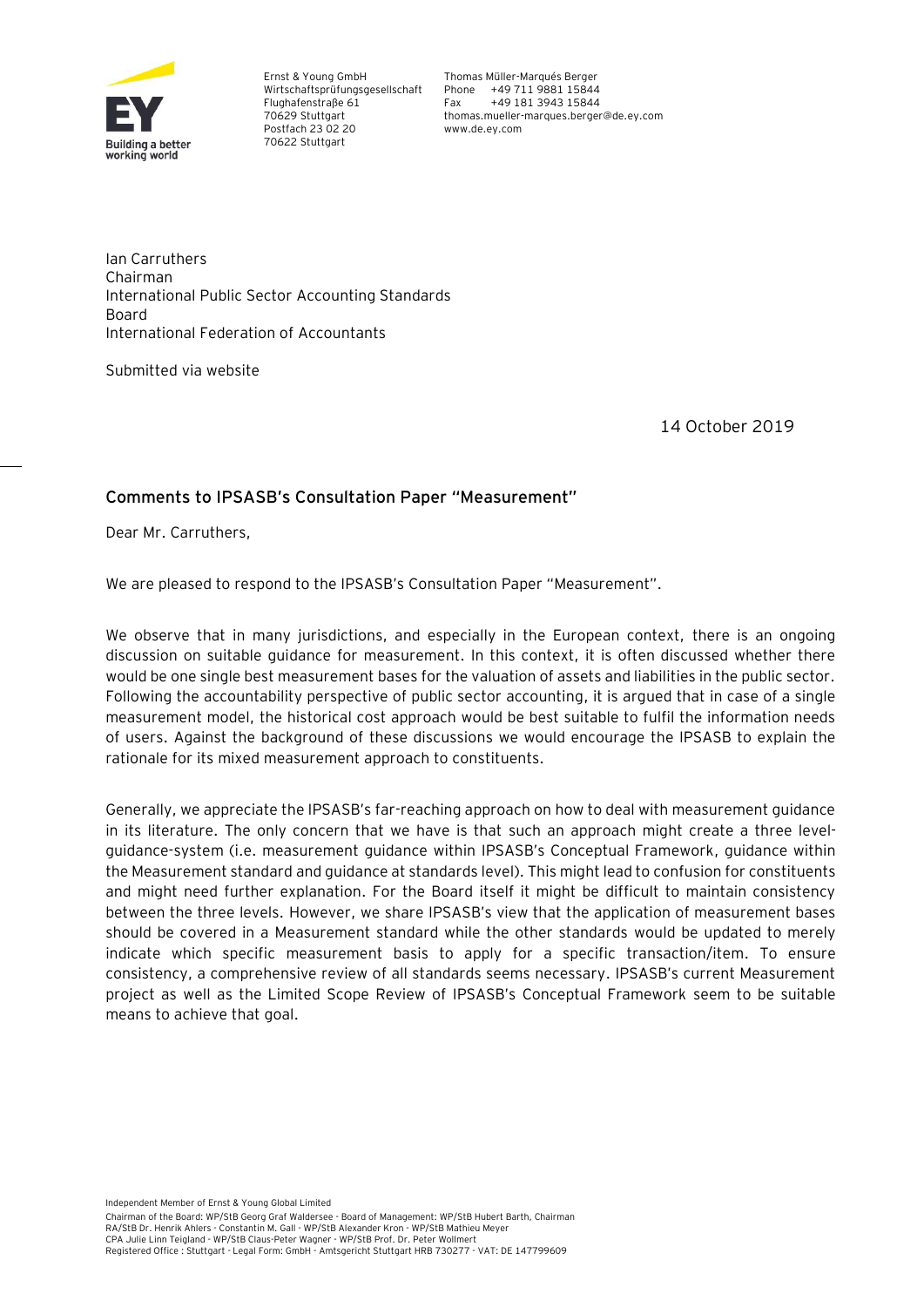

The approach proposed by the IPSASB in the CP/ED, implies centralizing the guidance on measurement in a standard. This leads in our view to the question whether guidance on notes disclosures re. measurement should be centralized as well. In our view, the disclosure on specific transactions can still be dealt with in specific standards, but some disclosures are linked to measurement bases e.g. fair value (sensitivity, source). These disclosures can be a standard set of requirements that should be applied uniformly for a particular measurement basis and could be subject to such centralized guidance on measurement-related notes disclosures.

For our detailed responses, please see the Annex.

Please do not hesitate to contact Thomas Müller-Marqués Berger or Dr. Jens Heiling in case of any additional questions or remarks.

Sincerely,

Thomas Müller-Marqués Berger ppa. Dr. Jens Heiling Partner **Senior Manager** Senior Manager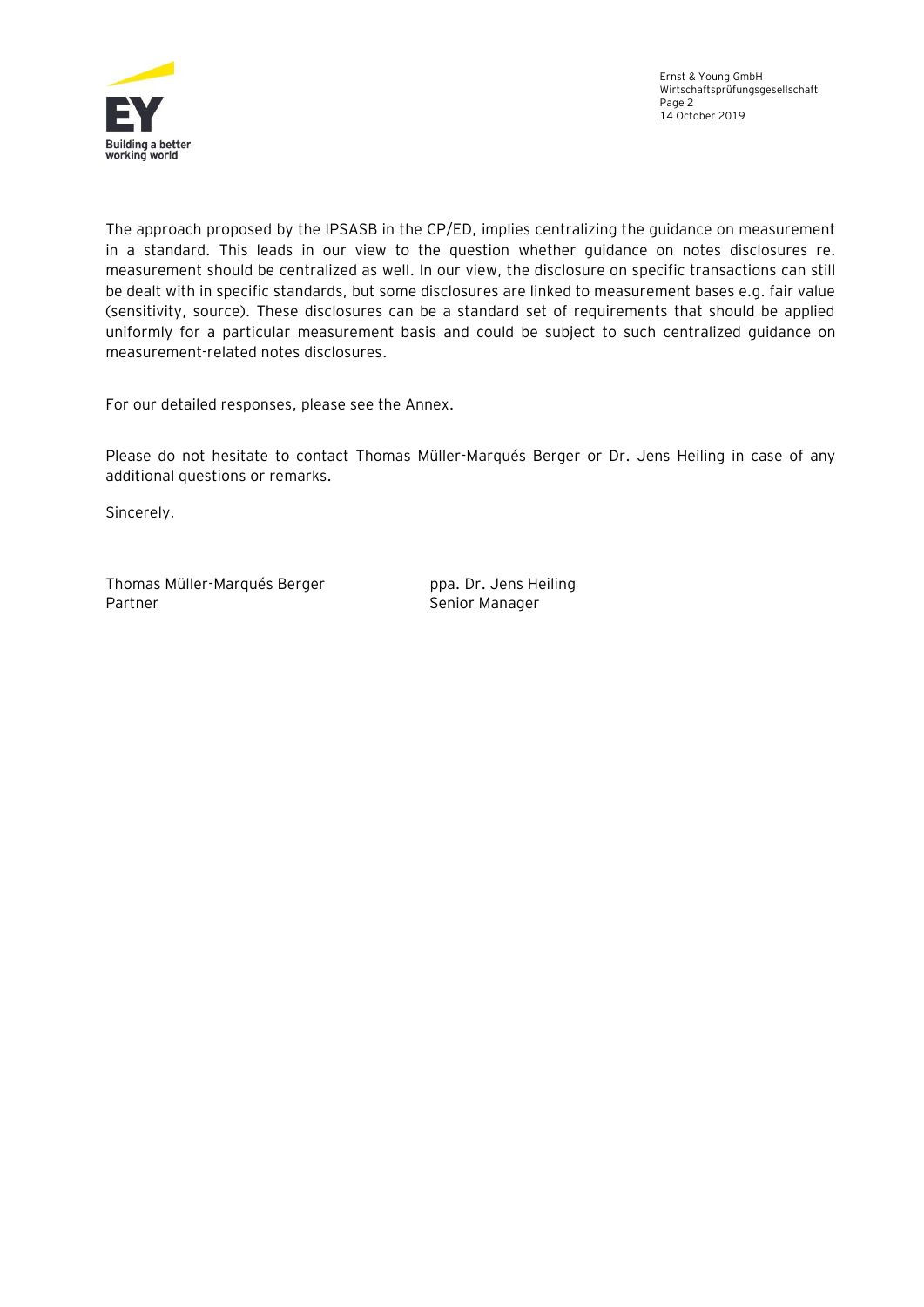

Ernst & Young GmbH Wirtschaftsprüfungsgesellschaft Page 3 14 October 2019

*Annex – detailed responses*

## **Preliminary View 1 — Chapter 2 (following paragraph 2.6):**

*The IPSASB's Preliminary View is that the fair value, fulfillment value, historical cost and replacement cost measurement bases require application guidance.* 

*Do you agree with the IPSASB's Preliminary View?* 

*If not, please provide your reasons, stating clearly which measurement bases should be excluded from, or added to, the list, and why.*

We agree that fair value, fulfillment value, historical cost and replacement cost measurement bases require application guidance. A Standard on Measurement is an innovative approach to realize that.

Given the fact that IPSASB's Conceptual Framework defines "net selling price" and IPSAS 12 defines "net realizable value" for the measurement of inventories we suggest

- a) To use the measurement project to provide consistency between those two definitions;
- b) To provide application guidance for "net selling price/net realizable value".

In that context, we would suggest to review IPSAS 12 for the measurement of inventories held for service delivery.

### **Preliminary View 2 — Chapter 2 (following paragraph 2.6):**

*The IPSASB's Preliminary View is that the application guidance for the most commonly used measurement bases should be generic in nature in order to be applied across the IPSAS suite of standards. Transaction specific measurement guidance will be included in the individual standards providing accounting requirements and guidance for assets and liabilities.* 

### *Do you agree with the IPSASB's Preliminary View?*

*If not, please provide your reasons, and state what guidance should be included, and why.*

We agree with the IPSASB that the application guidance for the most commonly used measurement bases should be generic in nature in order to be applied across the IPSAS suite of standards. We consider having an IPSAS on Measurement as a suitable and innovative approach. As outlined earlier, we suggest extending the generic application guidance to "net selling price/net realizable value". We also agree that transaction specific measurement guidance shall be included in the individual standards providing accounting requirements and guidance for assets and liabilities. In our view it might be helpful to clarify to users what is meant by "transaction specific measurement guidance".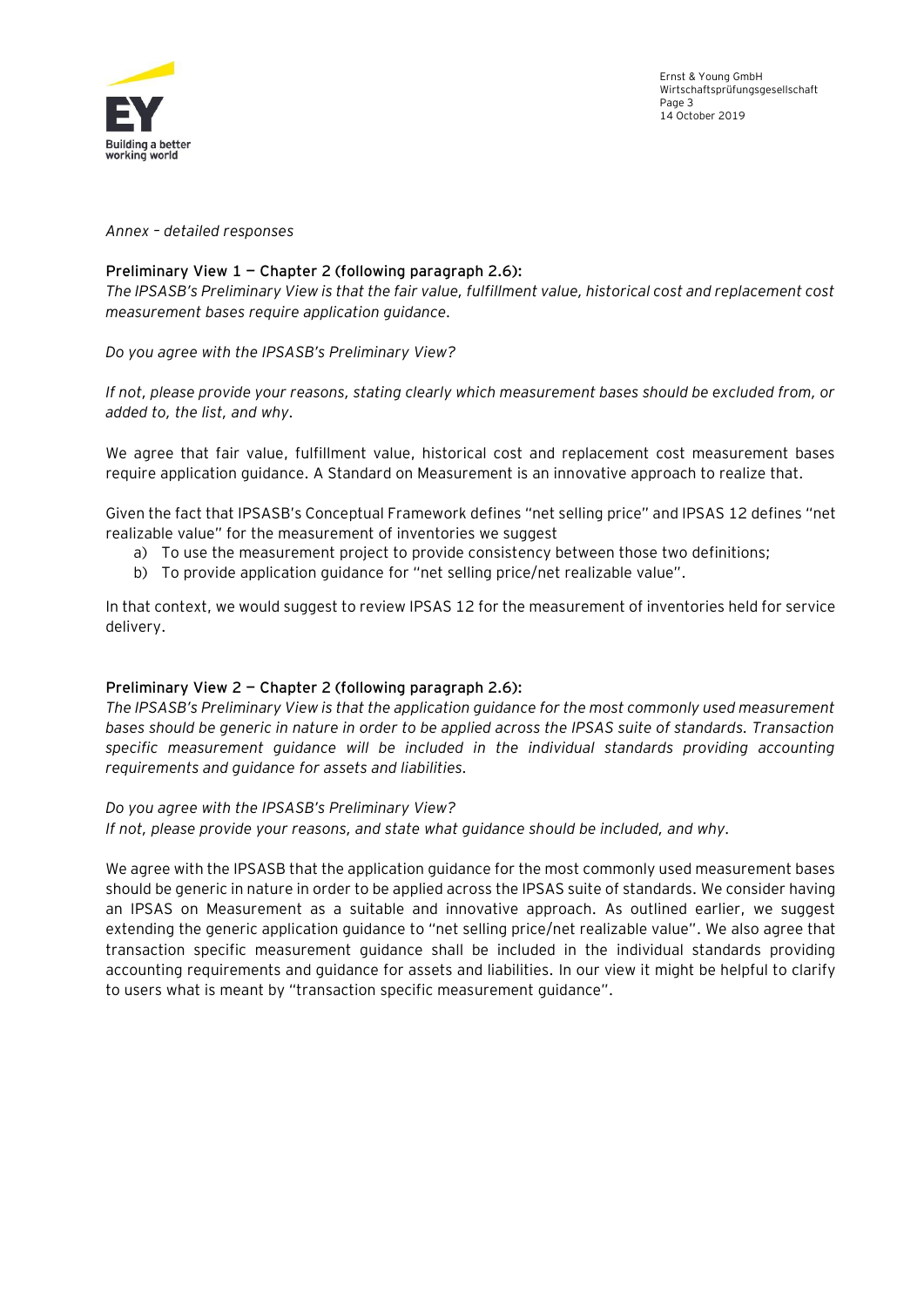

### **Preliminary View 3 — Chapter 2 (following paragraph 2.10):**

*The IPSASB's Preliminary View is that guidance on historical cost should be derived from existing text in IPSAS. The IPSASB has incorporated all existing text and considers Appendix C: Historical Cost– Application Guidance for Assets, to be complete.* 

#### *Do you agree with the IPSASB's Preliminary View?*

*If not, please provide your reasons, and state what guidance should be included, and why.*

We agree that guidance on historical cost should be derived from existing text in IPSAS and that App. C is complete.

## **Preliminary View 4 — Chapter 2 (following paragraph 2.16):**

*The IPSASB's Preliminary View is that fair value guidance should be aligned with IFRS 13, taking into account public sector financial reporting needs and the special characteristics of the public sector. The IPSASB considers Appendix A: Fair Value–Application Guidance, to be complete.* 

*Do you agree with the IPSASB's Preliminary View? If not, please provide your reasons, and state what guidance should be included, and why.*

We generally agree that fair value guidance should be aligned with IFRS 13. We are of the view that the definition of "fair value" in the IPSAS literature should be the same in the public as well as the private sector. Generally, we consider *Appendix A: Fair Value–Application Guidance,* to be complete. However, we see that the use of fair value in the understanding of IFRS 13 has some clear limitations in the public sector. The IPSASB should therefore be more explicit about the limitations of the use of fair value (e.g. concept of the highest and best use of an asset) in the public sector (either in the standard on Measurement or in a revised Conceptual Framework).

We suggest that the IPSASB removes "market value" as a public sector measurement basis from its Conceptual Framework and define "fair value" in the Conceptual Framework in line with the Measurement standard.

### **Preliminary View 5 — Chapter 2 (following paragraph 2.28):**

*The IPSASB's Preliminary View is that fulfilment value guidance should be based on the concepts developed in the Conceptual Framework, expanded for application in IPSAS. The IPSASB considers Appendix B: Fulfilment Value–Application Guidance, to be complete.* 

*Do you agree with the IPSASB's Preliminary View? If not, please provide your reasons, and state what guidance should be included, and why.*

We agree that fulfilment value guidance should be based on the concepts developed in the Conceptual Framework, expanded for application in IPSAS. We consider *Appendix B: Fulfilment Value–Application Guidance*, to be complete.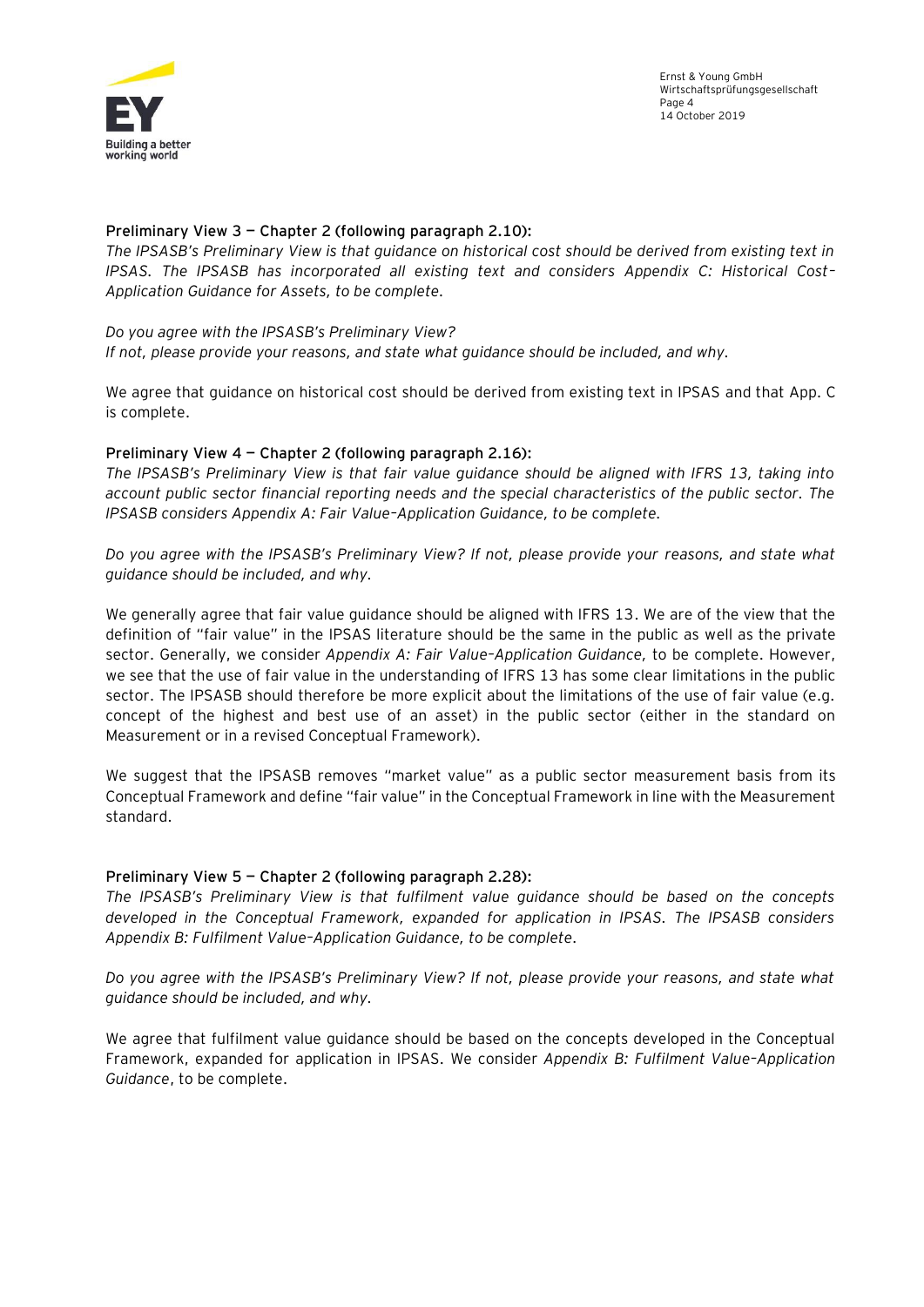

Ernst & Young GmbH Wirtschaftsprüfungsgesellschaft Page 5 14 October 2019

### **Preliminary View 6 — Chapter 2 (following paragraph 2.28):**

*The IPSASB's Preliminary View is that replacement cost guidance should be based on the concepts developed in the Conceptual Framework, expanded for application in IPSAS. The IPSASB considers Appendix D: Replacement Cost–Application Guidance, to be complete.* 

*Do you agree with the IPSASB's Preliminary View? If not, please provide your reasons, and state what guidance should be included, and why.*

We agree that the replacement cost guidance should be based on the concepts developed in the Conceptual Framework, expanded for application in IPSAS. In our view, more specific application guidance on replacement cost should be provided, especially how to determine replacement cost in the case of specialized asset/infrastructure assets in the public sector. With regards to the definitions in the ED, we suggest to use the term "current replacement cost approach" rather than "cost approach" to avoid mixing that up with the cost model used in IPSAS 16/17/31. We consider *Appendix D: Replacement Cost–Application Guidance,* to be complete.

## **Preliminary View 7 — Chapter 3 (following paragraph 3.28):**

*The IPSASB's Preliminary View is that all borrowing costs should be expensed rather than capitalized, with no exception for borrowing costs that are directly attributable to the acquisition, construction, or production of a qualifying asset.* 

*Do you agree with the IPSASB's Preliminary View? If not, please provide your reasons, and state what guidance should be included, and why.*

We agree with the IPSASB's Preliminary View 7 that all borrowing costs should be expensed rather than capitalized, with no exception for borrowing costs that are directly attributable to the acquisition, construction, or production of a qualifying asset.

### **Preliminary View 8 — Chapter 3 (following paragraph 3.36):**

*The IPSASB's Preliminary View is that transaction costs in the public sector should be defined as follows: "Transaction costs are incremental costs that are directly attributable to the acquisition, issue or disposal of an asset or liability and would not have been incurred if the entity had not acquired, issued or disposed of the asset or liability."* 

*Do you agree with the IPSASB's Preliminary View? If not, please provide your reasons, and state what guidance should be included, and why.*

We agree with the IPSASB's Preliminary View 8 that transaction costs in the public sector should be defined as outlined above.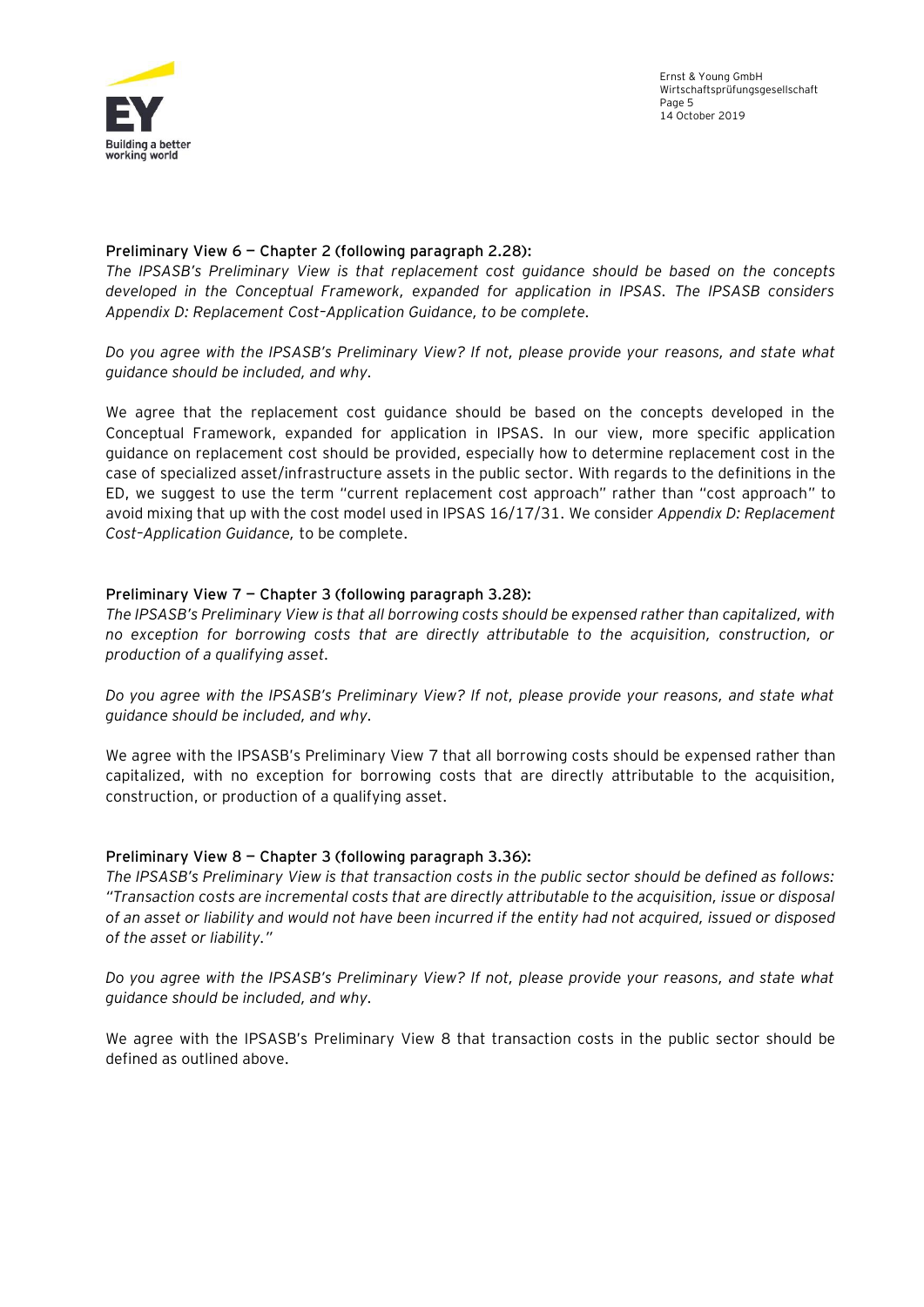

Ernst & Young GmbH Wirtschaftsprüfungsgesellschaft Page 6 14 October 2019

## **Preliminary View 9 — Chapter 3 (following paragraph 3.42):**

*The IPSASB's Preliminary View is that transaction costs should be addressed in the IPSAS, Measurement, standard for all IPSAS.* 

*Do you agree with the IPSASB's Preliminary View? If not, please provide your reasons and state how you would address the treatment of transaction costs in IPSAS, together with your reasons for supporting that treatment.*

For consistency and efficiency reasons, and despite the fact that there will be deviations from IFRS, we agree that transaction costs should be addressed in the IPSAS, *Measurement*, standard for all IPSAS.

## **Preliminary View 10 — Chapter 3 (following paragraph 3.54):**

*The IPSASB's Preliminary View is that transaction costs incurred when entering a transaction should be:* 

- *Excluded in the valuation of liabilities measured at fulfillment value;*
- *Excluded from the valuation of assets and liabilities measured at fair value; and*
- *Included in the valuation of assets measured at historical cost and replacement cost.*

## *Do you agree with the IPSASB's Preliminary View?*

*If not, please provide your reasons and state how you would treat transaction costs in the valuation of assets and liabilities, giving your rationale for your proposed treatment.*

We agree with IPSASB's Preliminary View and consider the IPSASB's rationale for such an approach as convincing. In our view, the formulation "entering a transaction" could be misleading and we suggest to better refer to the disposal of an asset or to the transfer of a liability.

## **Preliminary View 11 — Chapter 3 (following paragraph 3.54):**

*The IPSASB's Preliminary View is that transaction costs incurred when exiting a transaction should be:* 

- *Included in the valuation of liabilities measured at fulfillment value;*
- *Excluded from the valuation of assets and liabilities measured at fair value; and*
- *Excluded in the valuation of assets measured at historical cost and replacement cost.*

### *Do you agree with the IPSASB's Preliminary View?*

*If not, please provide your reasons and state how you would treat transaction costs in the valuation of assets and liabilities, giving your rationale for your proposed treatment.*

We agree with IPSASB's Preliminary View and consider the IPSASB's rationale for such an approach as convincing. In our view, the formulation "exiting a transaction" could be misleading and we suggest to better refer to the sale of an asset or to the settlement of a liability.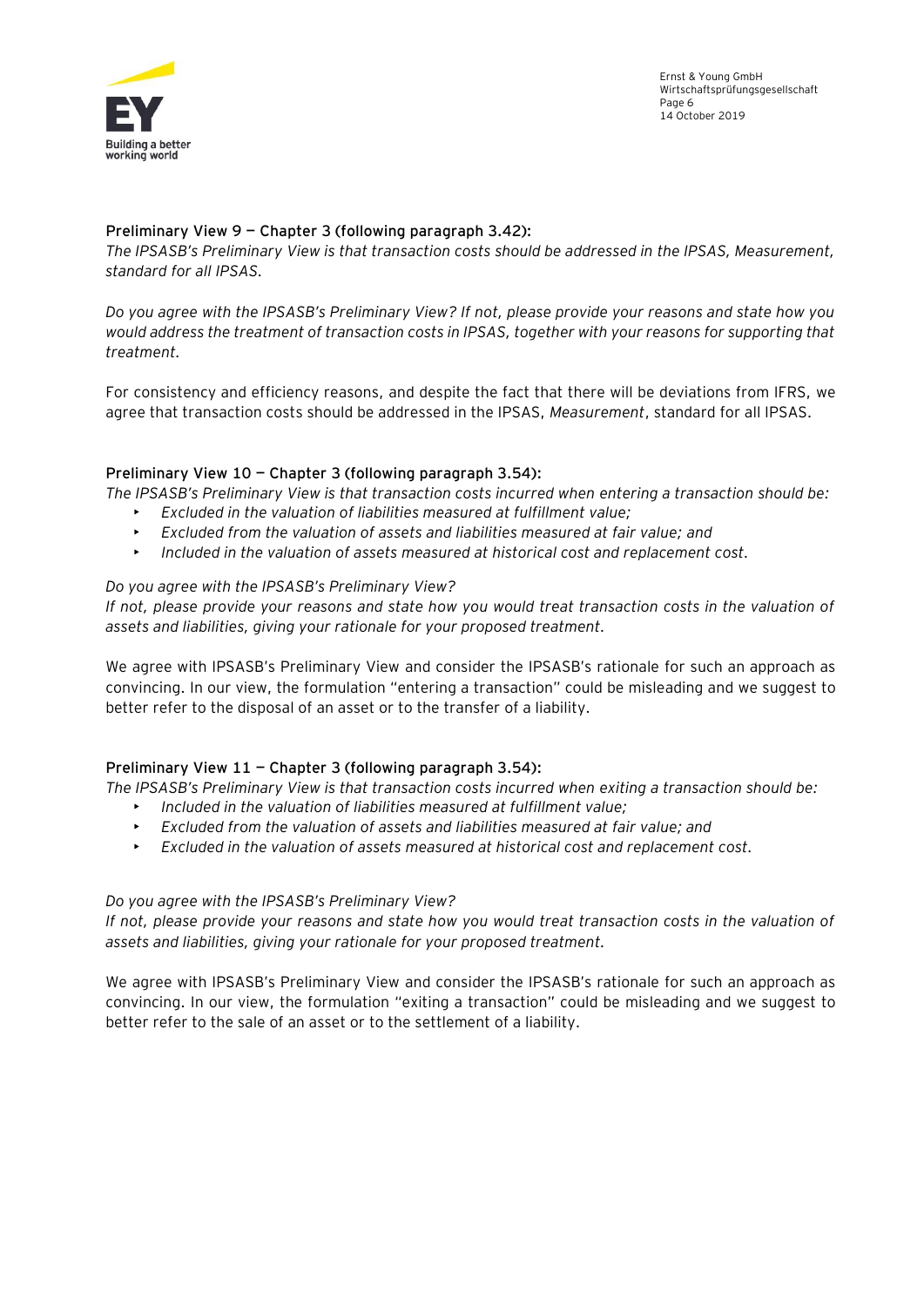

Ernst & Young GmbH Wirtschaftsprüfungsgesellschaft Page 7 14 October 2019

## **Specific Matter for Comment 1 — Chapter 2 (following paragraph 2.29):**

*Definitions relating to measurement have been consolidated in the core text of the Illustrative ED.* 

### *Do you agree that the list of definitions is exhaustive?*

*If not, please provide a listing of any other definitions that you consider should be included in the list and the reasons for your proposals.* 

As outlined earlier, in case that the IPSASB concludes to retain ""net selling price/net realizable value" in it literature, we would suggest extending the list of definitions in the ED by measurement basis. To avoid duplication of definitions, we assume that the IPSASB will align the definitions in the Conceptual Framework and the Measurement standard.

### **Specific Matter for Comment 2 — Chapter 3 (following paragraph 3.5):**

*Guidance in International Valuation Standards (IVS) and Government Financial Statistics (GFS) has been considered as part of the Measurement project with the aim of reducing differences where possible; apparent similarities between IPSAS, IVS and GFS have been noted. Do you have any views on whether the IPSASB's conclusions on the apparent similarities are correct?* 

*Do you agree that, in developing an Exposure Draft, the IPSASB should consider whether the concepts of Equitable Value and Synergistic Value should be reviewed for relevance to measuring public sector assets (see Addendum B)?*

We have no further remarks on the IPSASB's conclusions on the apparent similarities between IPSAS, IVS and GFS. Given the fact that neither equitable value nor synergistic value (or a comparable measurement bases) have been defined in IPSASB's Conceptual Framework, we don't see a need to review those measurement bases for relevance to measuring public sector assets. The IPSASB may generally assess in that context whether it should extend its alignment policy to also align with IVS. In our view, a joint approach by the IASB and the IPSASB would be preferable.

### **Specific Matter for Comment 3 — Chapter 4 (following paragraph 4.21):**

*Do you agree that the measurement flow charts (Diagrams 4.1 and 4.2) provide a helpful starting point for the IPSASB to review measurement requirements in existing IPSAS, and to develop new IPSAS, acknowledging that other matters need to be considered […]*

## *If you do not agree, should the IPSASB consider other factors when reviewing measurement requirements in existing IPSAS and developing new IPSAS? If so, what other factors? Please provide your reasons.*

We agree that the measurement flow charts (Diagrams 4.1 and 4.2) provide in general a helpful and useful starting point for the IPSASB to review measurement requirements in existing IPSAS, and to develop new IPSAS. With regards to the use of replacement cost and historical cost, we would suggest elaborating under what circumstances the one or the approach should be preferred.